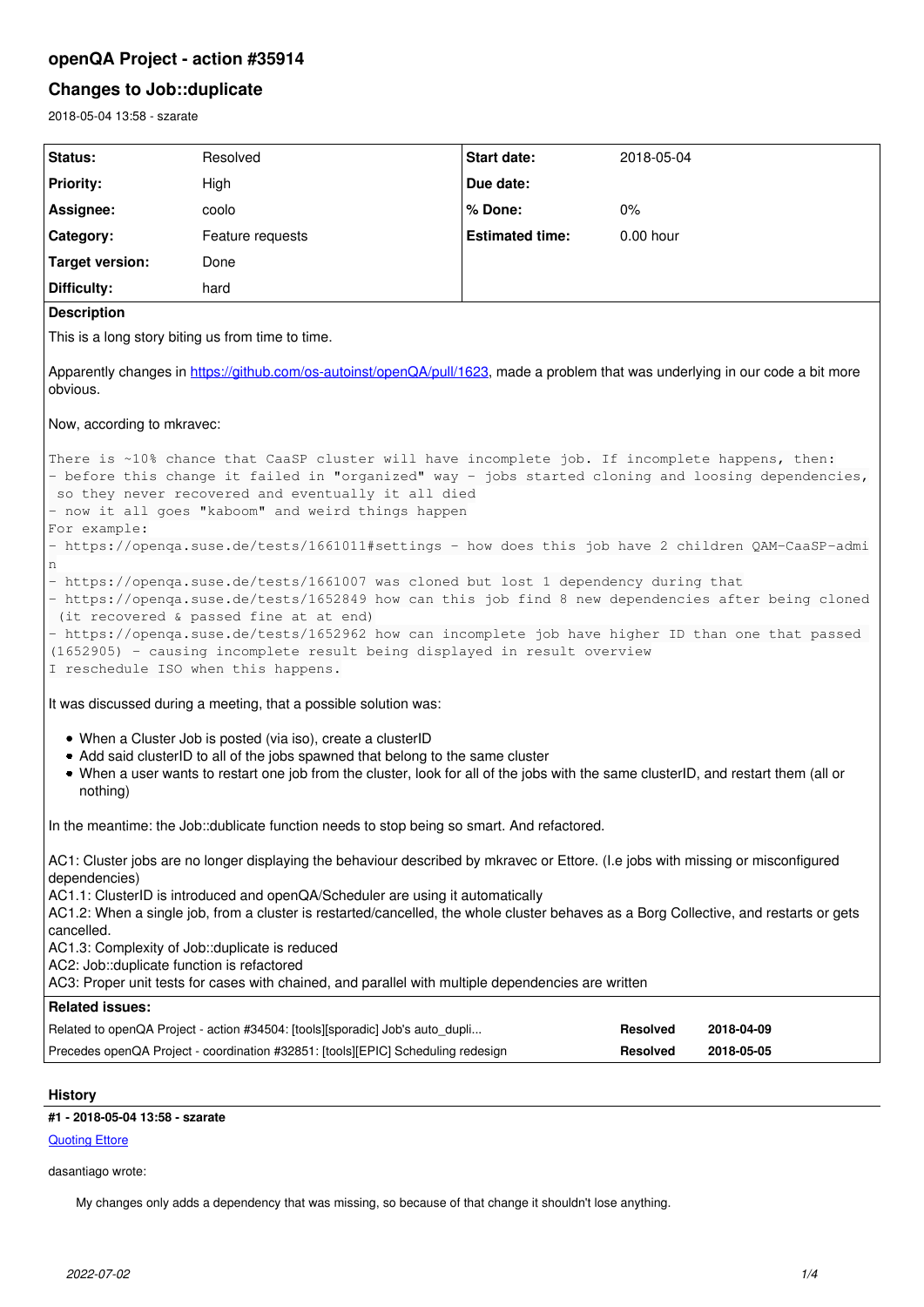#### Yes and no, as it's not only adding, before it was just skipping - if you look closely at

<https://github.com/os-autoinst/openQA/pull/1623/files#diff-85ae48e70a5c110c9e439c3a5ea28d5fR759> you can also skip other child deps ( see next() ) and ignore the other conditions down while cycling, that could call duplicate (recursively, again) and i suspect that can bring also to loose duplicated jobs dependencies; even if unpleasant, duplicate() looks buggy, to fix properly this we would need to rewrite it from scratch

### For example:

<https://openqa.suse.de/tests/1661011#settings>

This probably was introduced with my change, but the losing deps? :-(

Is there any multimachine test environment that i can use for my needs? Or is there any way to simulate a multi machine environment?

#### **#2 - 2018-05-04 14:09 - szarate**

- *Description updated*
- *Difficulty set to hard*

I think we can start just with AC1, which is easy enough to be implemented in one sprint (Hopefully)

#### **#3 - 2018-05-04 14:10 - szarate**

*- Related to action #34504: [tools][sporadic] Job's auto\_duplicate fails to duplicate job dependencies added*

#### **#4 - 2018-05-09 07:49 - szarate**

*- Assignee set to szarate*

### **#5 - 2018-05-09 08:07 - dasantiago**

szarate wrote:

#### [Quoting Ettore](https://progress.opensuse.org/issues/34504#note-22)

dasantiago wrote:

My changes only adds a dependency that was missing, so because of that change it shouldn't lose anything.

Yes and no, as it's not only adding, before it was just skipping - if you look closely at <https://github.com/os-autoinst/openQA/pull/1623/files#diff-85ae48e70a5c110c9e439c3a5ea28d5fR759>you can also skip other child deps.

The next is to avoid duplicating jobs already duplicated. Please check the if condition <https://github.com/os-autoinst/openQA/pull/1623/files#diff-85ae48e70a5c110c9e439c3a5ea28d5fR750>

Also if you compare with the previous commit, it's the same condition that launches the next.

The function implements the depth first search algorithm [https://en.wikipedia.org/wiki/Depth-first\\_search](https://en.wikipedia.org/wiki/Depth-first_search)

#### **#6 - 2018-05-09 09:27 - EDiGiacinto**

dasantiago wrote:

szarate wrote:

### [Quoting Ettore](https://progress.opensuse.org/issues/34504#note-22)

dasantiago wrote:

My changes only adds a dependency that was missing, so because of that change it shouldn't lose anything.

Yes and no, as it's not only adding, before it was just skipping - if you look closely at <https://github.com/os-autoinst/openQA/pull/1623/files#diff-85ae48e70a5c110c9e439c3a5ea28d5fR759>you can also skip other child deps.

The next is to avoid duplicating jobs already duplicated. Please check the if condition <https://github.com/os-autoinst/openQA/pull/1623/files#diff-85ae48e70a5c110c9e439c3a5ea28d5fR750>

Also if you compare with the previous commit, it's the same condition that launches the next.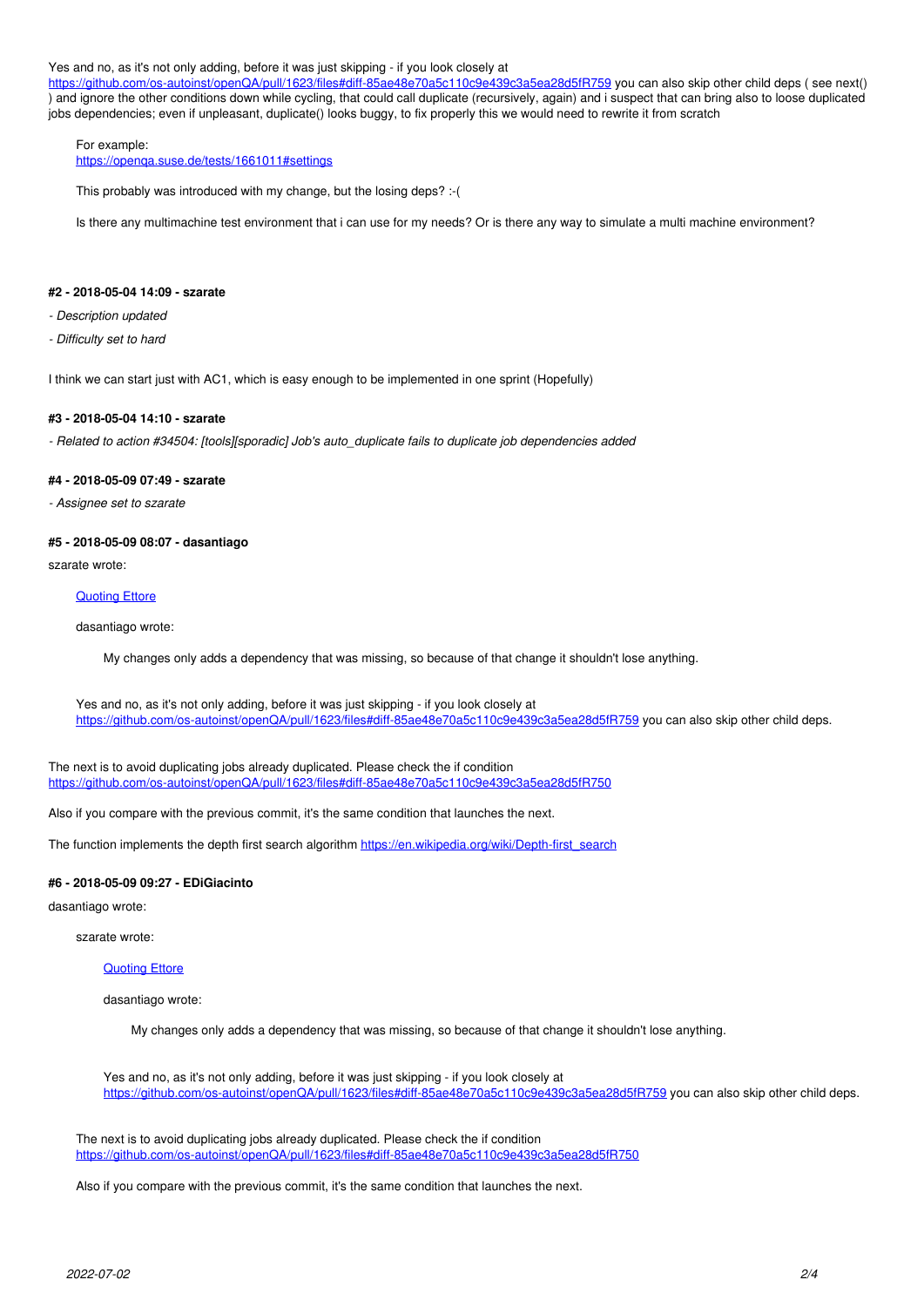Yes, i believe the point is the recursiveness impact of your changes

The function implements the depth first search algorithm [https://en.wikipedia.org/wiki/Depth-first\\_search](https://en.wikipedia.org/wiki/Depth-first_search)

Which is one of the basis of graph search algorithms, i would not guess anything different to going on there - but i guess you already know that since you are linking me a wikipedia page :)

If it did correctly then we didn't see such problems - also, we should cover it with extracting the graph algorithm then from the schema / and having separate test for the specific function, but i'm afraid it's not just a simple plain implementation so i know it's harder than it sounds.

Also as you can see yourself from DFS, it can be implemented in iterative way instead of using recursion :)

But in graph algorithms there are a lot of ways to achieve what we need here, like dynamic programming techniques would help a lot to reduce mostly the domain of our problem since we don't have big graphs to handle - what i'm saying here is simply: we should refactor it, decouple it from schema so we can actually test it, and then apply it to the real schema.

#### **#7 - 2018-05-09 10:51 - dasantiago**

EDiGiacinto wrote:

Which is one of the basis of graph search algorithms, i would not guess anything different to going on there - but i guess you already know that since you are linking me a wikipedia page :)

I just added more info into the ticket, as someone might have trouble to understand the algorithm/code.

If it did correctly then we didn't see such problems

This is were i don't totally agree with you. I'm not saying that the code is perfect and it doesn't contains bugs, but the issue existed for some time and since this seems to happen only in MM jobs, I'm a bit more inclined to think that there's a problem somewhere else - But it's only my opinion

Also as you can see yourself from DFS, it can be implemented in iterative way instead of using recursion :)

Everything can be implemented without using recursion. Using recursion is just convenient in some cases. Looping through graph nodes is one of those cases :-)

we should refactor it, decouple it from schema so we can actually test it, and then apply it to the real schema.

This is where i disagree the most. Because it seems that we should immediately rewrite the code. However i believe that before doing any changes we should start by understanding the issue. Which we don't. Doing changes before understanding what's wrong is usually not a good idea.

### **#8 - 2018-05-09 12:45 - EDiGiacinto**

dasantiago wrote:

EDiGiacinto wrote:

Which is one of the basis of graph search algorithms, i would not guess anything different to going on there - but i guess you already know that since you are linking me a wikipedia page :)

I just added more info into the ticket, as someone might have trouble to understand the algorithm/code.

If it did correctly then we didn't see such problems

This is were i don't totally agree with you. I'm not saying that the code is perfect and it doesn't contains bugs, but the issue existed for some time and since this seems to happen only in MM jobs, I'm a bit more inclined to think that there's a problem somewhere else - But it's only my opinion

I'm not saying that it's bugfree the whole function, but just that recursion imho bite your change in unwanted sides.

Also as you can see yourself from DFS, it can be implemented in iterative way instead of using recursion :)

Everything can be implemented without using recursion. Using recursion is just convenient in some cases. Looping through graph nodes is one of those cases :-)

Of course it's convenient - iteration here possibly would have the function easier to read. (not even talking about performance impact here)